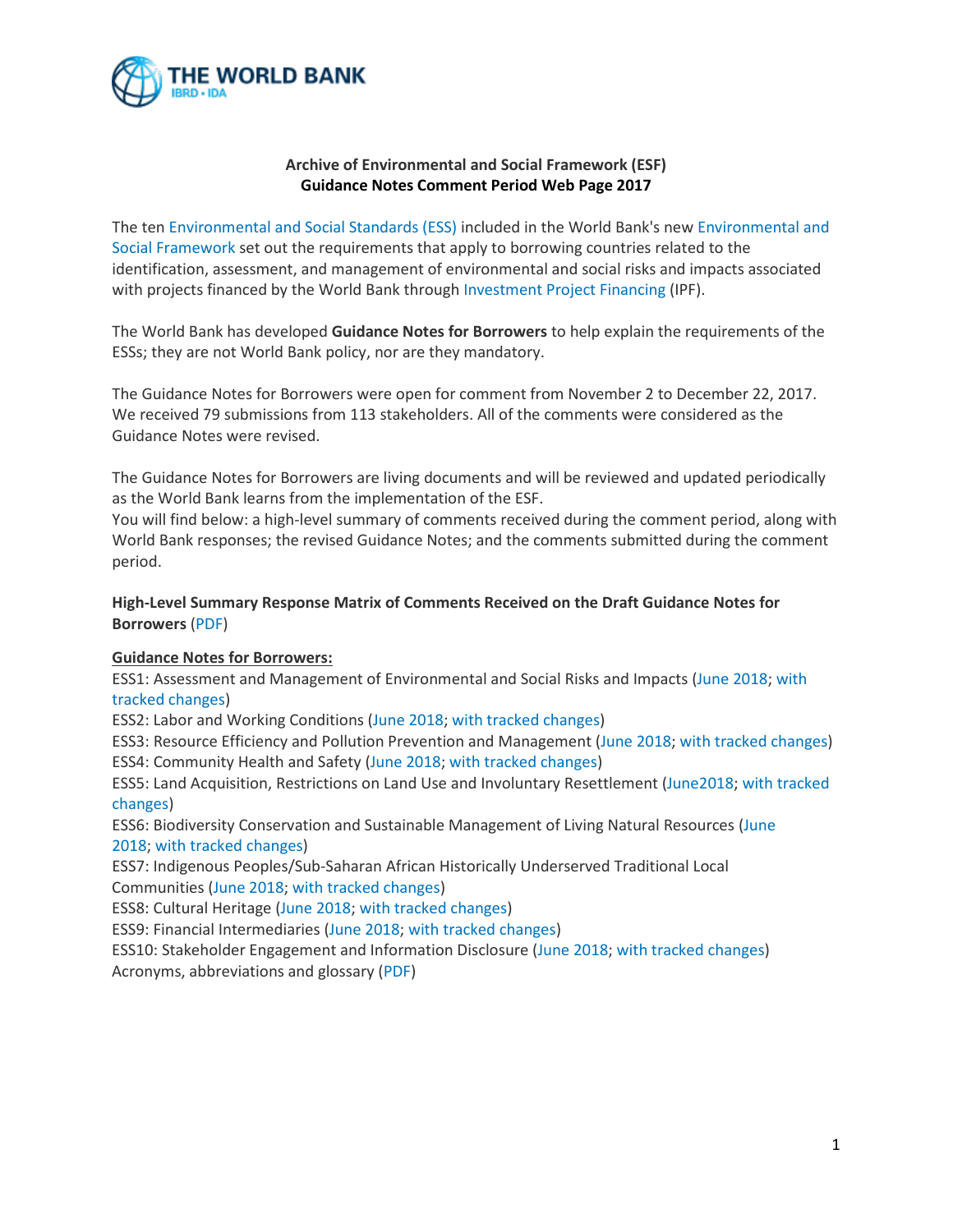

## **Guidance Note Comments submitted:**

[Comments from Water Governance Institute Uganda](http://pubdocs.worldbank.org/en/976151513008903724/DraftESFGuidanceNotesforBorrowersCommentsbyWaterGovernanceInstituteNov282017.pdf) (Nov 28, 2017) [Comments from Janet Hohnen on draft Guidance Note](http://pubdocs.worldbank.org/en/424961513008899109/DraftESFGuidanceNotesforBorrowersCommentsbyJanetHohnenNov282017.pdf) on ESS4 (Nov 28, 2017) [Comments from Prof. Cristiano Pires on draft Guidance Notes](http://pubdocs.worldbank.org/en/156451513008893903/DraftESFGuidanceNotesforBorrowersCommentsbyCristianoPiresNov292017.pdf) on ESS5 and ESS6 (Nov 29, 2017) [Comments from CERFE on draft Guidance Notes](http://pubdocs.worldbank.org/en/824221513008905158/DraftESFGuidanceNotesforBorrowersCommentsfromCERFEDec12017.pdf) on ESS1, ESS2, ESS10 (Dec 1, 2017) [Comments from 38 CSOs on draft Guidance Notes](https://www.hrw.org/news/2017/12/04/letter-world-bank-environmental-and-social-standards-guidance-notes) (Dec 4, 2017) [Comments from Sightsavers on draft Guidance Notes,](http://pubdocs.worldbank.org/en/638321515444140301/ESFGuidanceNoteCommentsonESS1ESS10bySightsavers.docx) [ESS1](http://pubdocs.worldbank.org/en/337781515444139130/ESFGuidanceNoteCommentsonESS1bySightsavers.docx) and [ESS10](http://pubdocs.worldbank.org/en/957061515444131581/ESFGuidanceNoteCommentsonESS10bySightsavers.docx) (Dec 14, 2017) [Comments from Asian Development Bank](http://pubdocs.worldbank.org/en/508191515447516716/ESFGuidanceNoteCommentsbyADBDec222017.docx) on draft Guidance Notes (Dec 22, 2017) [Comments from Bank Information Center](http://pubdocs.worldbank.org/en/423691515447117109/ESFGuidanceNoteCommentsbyBICDec222017.pdf) on draft Guidance Notes (Dec 22, 2017) [Comments from Center for International Environmental Law \(CIEL\)](http://pubdocs.worldbank.org/en/107621515447121048/ESFGuidanceNoteCommentsbyCIELDec202017.pdf) on draft Guidance Notes (Dec 22, 2017) [Comments from Dr. Ravi Kumar Gupta](http://pubdocs.worldbank.org/en/767611515447937154/ESFGuidanceNoteCommentsbyDrRaviKumarGuptaDec162017.docx) on draft Guidance notes (Dec 16, 2017) Comments [from Energy Development Corporation](http://pubdocs.worldbank.org/en/950471515447520828/ESFGuidanceNoteCommentsbyEnergyDevelopmentCorporationDec182017.pdf) on draft Guidance Notes (Dec 18, 2017) [Comments from Government of Uttar Pradesh](http://pubdocs.worldbank.org/en/503331515533185319/Draft-ESF-Guidance-notes-comments-GovtofUttarPradesh.pdf) on draft Guidance Notes (Dec 20, 2017) [Comments from Gujarat State Disaster Management Authority](http://pubdocs.worldbank.org/en/812681515447938488/ESFGuidanceNoteCommentsbyGujaratStateDisasterManagementAuthorityDec82017.docx) on draft Guidance Notes (Dec 8, 2017) [Comments from Humane Society International](http://pubdocs.worldbank.org/en/961071515525092438/ESFGuidanceNoteCommentsbyHumaneSocietyInternationalDec142017.pdf) on draft Guidance Notes (Dec 14, 2017) [Comments from John Welch](http://pubdocs.worldbank.org/en/641471515447939701/ESFGuidanceNoteCommentsbyJohnWelchDec82017.pdf) on draft Guidance Notes (Dec 8, 2017) [Comments from Oréade Brèche](http://pubdocs.worldbank.org/en/300691515447940956/ESFGuidanceNoteCommentsbyOr%C3%A9adeBr%C3%A8cheDec222017.pdf) on draft Guidance Notes (Dec 22, 2017) [Comments from Oxfam](http://pubdocs.worldbank.org/en/412901515533419775/Draft-ESF-Guidance-notes-comments-OXFAM.pdf) on draft Guidance Notes (Dec 21, 2017) [Comments from Government of Sweden](http://pubdocs.worldbank.org/en/278201515447522180/ESFGuidanceNoteCommentsbySwedenDec272017.pdf) on draft Guidance Notes (Dec 27, 2017) [Comments from Government of Italy](http://pubdocs.worldbank.org/en/576601515447524615/ESFGuidanceNoteCommentsonESS1byItalyDec152017.pdf) on draft Guidance Notes on ESS1 (Dec 15, 2017) [Comments from Free the Slaves](http://pubdocs.worldbank.org/en/499541515447123712/ESFGuidanceNoteCommentsonESS1ESS2byFreetheSlavesDec222017.pdf) on draft Guidance Notes on ESS2 (Dec 22, 2017) [Comments from ITUC and Global Unions partner organizations](http://pubdocs.worldbank.org/en/338031515447125004/ESFGuidanceNoteCommentsonESS1ESS2ESS10byITUCandGlobalUnionspartnerorganizationsDec152017.pdf) on draft Guidance Notes on ESS1, ESS2, ESS10 (Dec 15, 2017) [Comments from IUCN Biodiversity Group](http://pubdocs.worldbank.org/en/429461515522112627/ESFGuidanceNoteCommentsonESS1ESS6byIUCNBiodiversityGroupDec222017.pdf) on draft Guidance Notes on [ESS1,](http://pubdocs.worldbank.org/en/145581515522111001/ESFGuidanceNoteCommentsonESS1byIUCNBiodiversityGroupDec222017.pdf) [ESS6](http://pubdocs.worldbank.org/en/238111515522113940/ESFGuidanceNoteCommentsonESS6byIUCNBiodiversityGroupDec222017.pdf) (Dec 22, 2017) [Comments from Government of Norway](http://pubdocs.worldbank.org/en/514331515447525903/ESFGuidanceNoteCommentsonESS1ESS6byNorwayDec212017.pdf) on draft Guidance Notes on ESS1, ESS6 (Dec 21, 2017) [Comments from International Center for Research on Women](http://pubdocs.worldbank.org/en/773921515446347601/ESFGuidanceNoteCommentsonESS2byInternationalCenterforResearchonWomenDec1.docx) on draft Guidance Notes on ESS2 (Dec 13, 2017)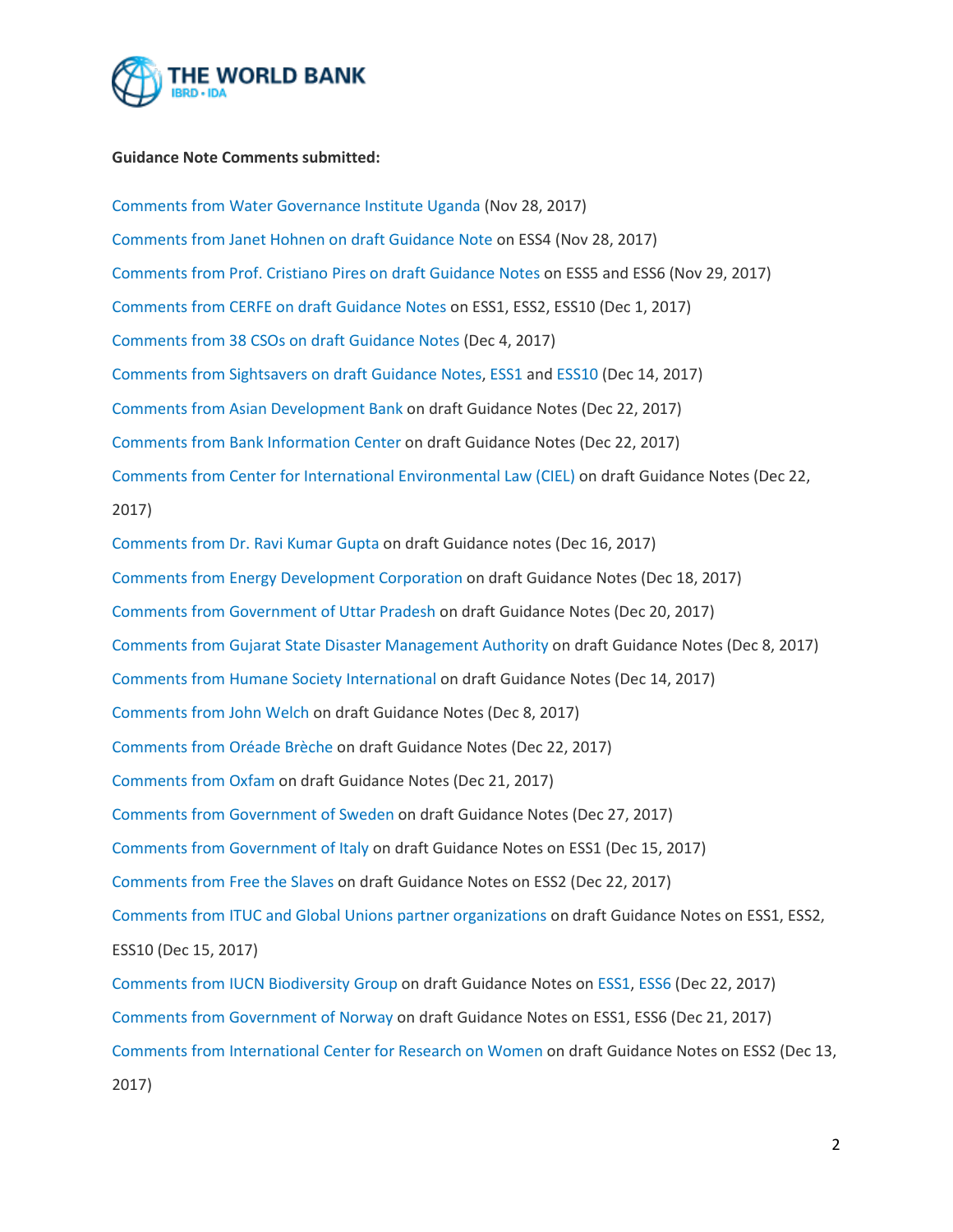

[Comments from International Code of Conduct Association](http://pubdocs.worldbank.org/en/188651515447127550/ESFGuidanceNoteCommentsonESS4byInternationalCodeofConductAssociationDec222017.pdf) on draft Guidance Notes on ESS4 (Dec 22, 2017)

[Comments from Employers and Manufactures Association New Zealand](http://pubdocs.worldbank.org/en/322781515447126289/ESFGuidanceNoteCommentsonESS2ESS4byEmployersandManufacturesAssociationNewZealandDec172017.pdf) on draft Guidance Notes on ESS2, ESS4 (Dec 17, 2017)

[Comments from Ayako INOUE](http://pubdocs.worldbank.org/en/545081515447527125/ESFGuidanceNoteCommentsonESS3byAyakoINOUE.pdf) on draft Guidance Notes on ESS3 (Dec 22, 2017)

[Comments from American Anthropological Association](http://pubdocs.worldbank.org/en/730751515446350251/ESFGuidanceNoteCommentsonESS5byAmericanAnthropologicalAssociationDec1320.pdf) on draft Guidance Notes on ESS5 (Dec 13, 2017) [Comments from Columbia Center on Sustainable Investment](http://pubdocs.worldbank.org/en/271521515446351683/ESFGuidanceNoteCommentsonESS5byColumbia-CenteronSustainableInvestmentDec142017.pdf) on draft Guidance Notes on ESS5 (Dec 14, 2017)

[Comments from IDI and OXFAM](http://pubdocs.worldbank.org/en/508101515446352920/ESFGuidanceNoteCommentsonESS5byIDIandOXFAMDec222017.pdf) draft Guidance Notes on ESS5 (Dec 22, 2017) [Comments from Michael Windfuhr](http://pubdocs.worldbank.org/en/755501515446354281/ESFGuidanceNoteCommentsonESS5byMichaelWindfuhrDec272017.pdf) on draft Guidance Notes on ESS5 (Dec 27, 2017) [Comments from FAIRR Initiative](http://pubdocs.worldbank.org/en/877381515447942171/ESFGuidanceNoteCommentsonESS6byFAIRRInitiativeDec152017.docx) on draft Guidance Notes on ESS6 (Dec 15, 2017) [Comments from World Animal Net](http://pubdocs.worldbank.org/en/228051515447943387/ESFGuidanceNoteCommentsonESS6byWorldAnimalNetDec222017.docx) on draft Guidance Notes on ESS6 (Dec 22, 2017) [Comments from Indian Law Resource Center](http://pubdocs.worldbank.org/en/216601515447944613/ESFGuidanceNoteCommentsonESS7byIndianLawResourceCenterDec212017.pdf) on drat Guidance Notes on ESS7 (Dec 21, 2017) [Comments from Society for American Archaeology](http://pubdocs.worldbank.org/en/699221515446355487/ESFGuidanceNoteCommentsonESS7ESS8bySocietyforAmericanArchaeologyDec13201.pdf) on Guidance Notes on ESS7, ESS8 (Dec 13, 2017) [Comments from IDI and 13 signatories](http://pubdocs.worldbank.org/en/826541515620007272/ESFGuidanceNoteCommentsonESS9byIDIand13signatoriesDec2217.pdf) on draft Guidance Notes on ESS9 (Dec 22, 2017) [Comments from 31 co-signatories](http://pubdocs.worldbank.org/en/702911515447122435/ESFGuidanceNoteCommentsonESS1ESS10by31signatoriesDec2217.pdf) on draft Guidance Notes on ESS1, ESS10 (Dec 22, 2017) [Comments from Geetha Rubasundram](http://pubdocs.worldbank.org/en/446901515447523413/ESFGuidanceNoteCommentsonESS10byGeethaRubasundramDec232017.docx) on draft Guidance Notes on ESS10 (Dec 23, 2017) [Comments from Prabhu Guptara](http://pubdocs.worldbank.org/en/931811515513302878/Comments-from-Prabhu-Guptara.docx) on draft Guidance Notes on ESS10 (Dec 22, 2017) [Comments from Government of India](http://pubdocs.worldbank.org/en/819661515782228073/ESFGuidanceNoteCommentsbyIndiaJan32018.docx) on draft Guidance Notes (Jan 3, 2018) [Comments from National Economic Development Authority of the Philippines](http://pubdocs.worldbank.org/en/150621515782231354/ESFGuidanceNoteCommentsbyNationalEconomicDevelopmentAuthorityofthePhilip.pdf) on draft Guidance Notes (Jan 8, 2018) [Comments from Lex Justi and Minority Rights Group International](http://pubdocs.worldbank.org/en/260031515782230041/ESFGuidanceNoteCommentsbyLexJustiandMinorityRightsGroupInternationalDec1.docx) on draft Guidance Notes (Dec 15, 2017) [Comments from Dr. Filipe Silva](http://pubdocs.worldbank.org/en/782581515782232525/ESFGuidanceNoteCommentsonESS4byDrFilipeSilvaDec262017.docx) on draft Guidance Notes on ESS4 (Dec 26, 2017) [Comments from Nigerian Institution of Estate Surveyors and Valuers](http://pubdocs.worldbank.org/en/625231516218762017/ESFGuidanceNoteCommentsbyNigerianInstitutionofEstateSurveyorsvaluers.docx) on draft Guidance Notes (Dec 15, 2017)

[Comments from International Network on Displacement and Resettlement](http://pubdocs.worldbank.org/en/774301519766223881/ESFGuidanceNoteCommentsonESS5byIntNetworkDisplaceResettleDec2017.pdf) on draft Guidance Notes on ESS5 (Dec 21, 2017)